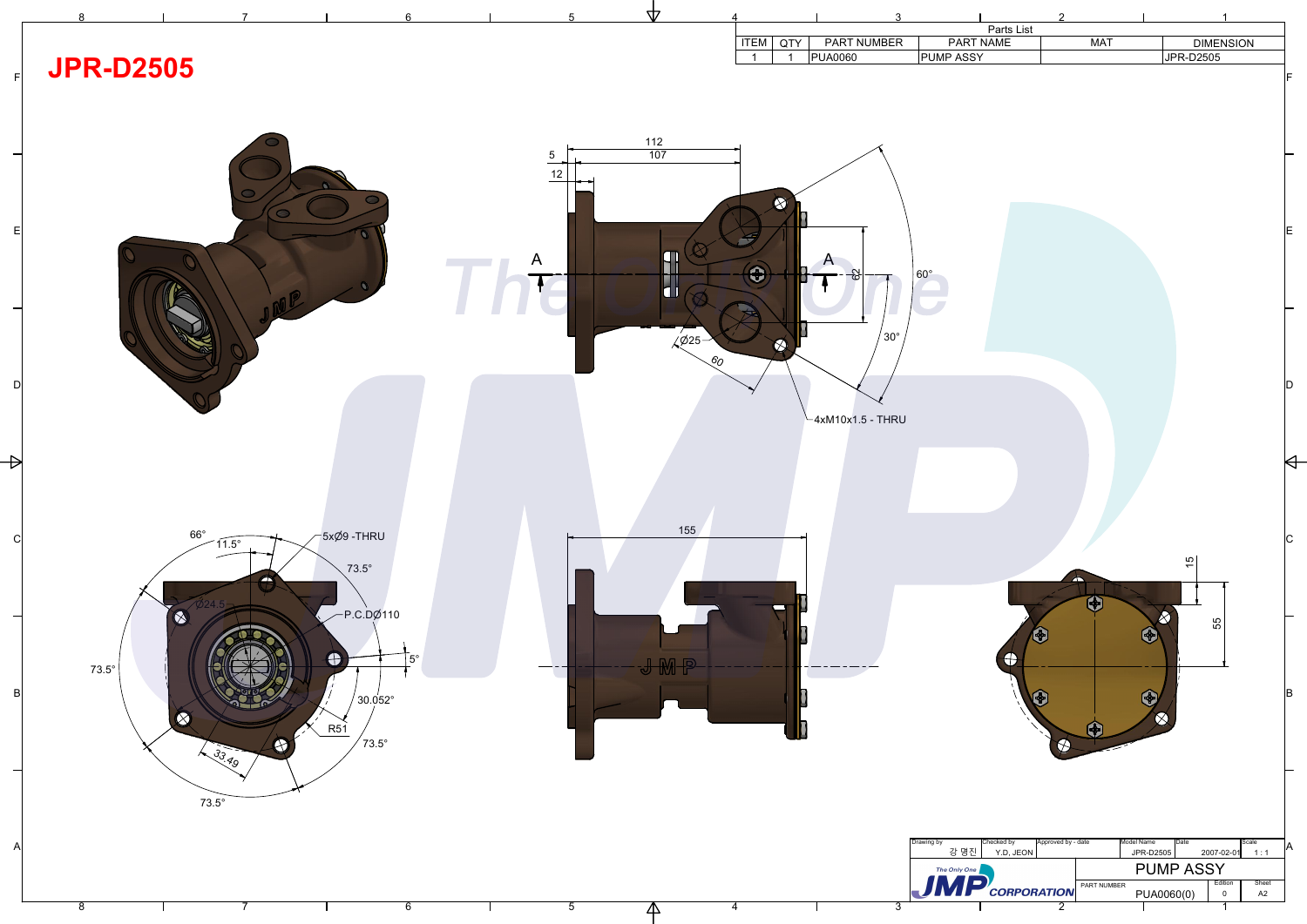| JA0060<br>۰. |
|--------------|
| S            |

## A: MAJOR KIT B: MINOR KIT C: CAM SET D: M-SEAL SET E: IMPELLER KIT

| No.            | QTY            | <b>PART NUMBER</b> | PART NAME              | A<br>(JSK0108) | B<br>(JSM004201) | C    | D<br>(CAMSET000301) (MCSSET0008) | E<br>(JIKJMP024) |
|----------------|----------------|--------------------|------------------------|----------------|------------------|------|----------------------------------|------------------|
|                | $\overline{c}$ | <b>BER0018</b>     | <b>BEARING</b>         | X              |                  |      |                                  |                  |
| $\overline{c}$ | -              | <b>BOL0080</b>     | <b>HEX SCREW</b>       | X              | X                | X(1) |                                  |                  |
| 3              |                | CAM000301          | CAM                    | X              | X                | X    |                                  |                  |
| 4              |                | COV0003            | <b>COVER</b>           | X              | X                |      |                                  |                  |
| 5              |                | GAK0009            | <b>FIBER GASKET</b>    | X              | X                | X    |                                  |                  |
| 6              |                | 7400-01            | <b>RUBBER IMPELLER</b> | X              | X                |      |                                  | X                |
| $\overline{7}$ |                | MCS0013            | <b>CERAMIC</b>         | X              | X                |      | X                                |                  |
| 8              |                | MCS0016            | CARBON                 | X              | $\times$<br>۰.   |      | X                                |                  |
| 9              |                | ORG0013            | O-RING                 | X              | $\times$         |      |                                  | X                |
| 10             |                | PBC0103            | PUMP CASING            |                |                  |      |                                  |                  |
| 11             |                | RET0012            | <b>RETAINER</b>        | X              |                  |      |                                  |                  |
| 12             |                | SHA0060            | <b>SHAFT</b>           | X              |                  |      |                                  |                  |
| 13             |                | SLI0001            | <b>SLINGER</b>         | X              |                  |      |                                  |                  |
| 14             |                | SNP0005            | SNAP-RING              | X              |                  |      |                                  |                  |
| 15             |                | SNP0006            | SNAP-RING              | X              | X                |      |                                  |                  |
| 16             |                | SNP0012            | SNAP-RING              | X              |                  |      |                                  |                  |
| 17             |                | <b>WER0001</b>     | <b>WEAR PLATE</b>      | X              | X                |      |                                  |                  |